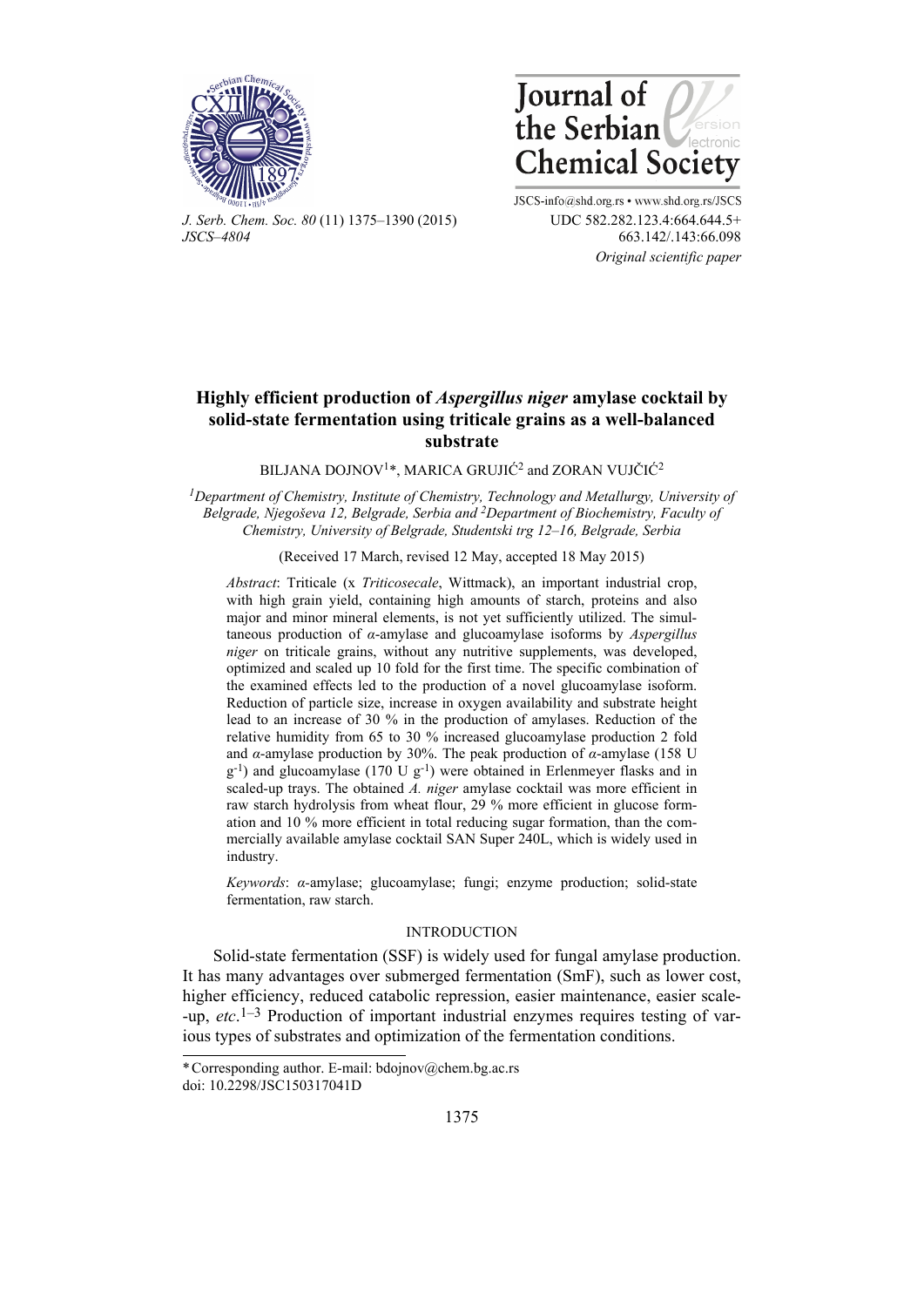Natural materials, mostly wheat, are in use as substrates for the production of industrial enzymes and bioethanol, especially in Europe.4,5 Triticale (x *Triticosecale*, Wittmak) is an important industrial crop that is not yet sufficiently utilized. Cultivation of triticale has many benefits when compared to other crops, such as high biomass and grain yield in a wide range of soils (it is particularly resistant to low pH) and climatic conditions, with yields from 3 to 6 t ha<sup>-1</sup> depending on the geographic region.6 It is also cultivated in Serbia and gives high yields,<sup>7</sup> especially in the region near Valievo. Triticale contains high amounts of starch (about 60 %) and proteins (from 12 to 15 %).<sup>8</sup> It also contains higher amounts of the major mineral elements (K, P and Mg) and nutritionally important minor elements (Na, Mn, Fe, Cu and Zn) than wheat.<sup>9</sup> It could be a good choice as a substrate for fungal amylase production for several reasons: it is cheaper than other crops, not part of the human diet, and the obtained fermentation waste could be used as well balanced animal fodder. The use of triticale as substrate for *A. niger* amylase production, without any additional supplements, is described for the first time herein.

Glucoamylase and *α*-amylase are likely to be produced concomitantly in fungal fermentations.10–12 This fact is often ignored and *A. niger* was shown to be a producer of solely glucoamylase.<sup>13–15</sup> In fungal enzyme production, the most efficient combination of the genetic properties of the fungus and substrate composition should be applied under optimal cultivation conditions. It would be far more efficient to use *A. niger* for the simultaneous production of both *α*amylase and glucoamylase and to optimize the fermentation process in terms of enhancement of the production of both enzymes. Conventional techniques for raw starch hydrolysis involve two phases: liquefaction and saccharification. The first step (gelatinization and liquefaction) requires a high temperature (over 100 <sup>o</sup>C) at pH 6.5, as well as bacterial thermostable  $\alpha$ -amylases.<sup>16</sup> Fungal  $\alpha$ -amylase or glucoamylase are used in the final phase (saccharification) depending on desired products – maltose or glucose.<sup>16</sup> Saccharification requires a temperature of 55  $\degree$ C at pH 5.5 in order to obtain maltose syrups, or 60  $\degree$ C at pH 4.5 for glucose syrups.17 Implementation of different reaction conditions and several types of amylase makes starch hydrolysis difficult and expensive. An amylase cocktail (containing *α*-amylase and glucoamylase) could be used for starch hydrolysis in only one hydrolysis step, which would reduce the costs and/or time required for complete starch hydrolysis. Significant cost reduction could be achieved by avoidance of pH changes during starch hydrolysis, which are necessary in conventional methods. Cost reduction could also be achieved by saccharification using "*in situ*" produced enzymes, which avoids transportation expense, and which is trending in the development of bioethanol processing nowadays.

The aim of this work was to develop and optimize the simultaneous production of highly efficient *A. niger α*-amylase and glucoamylase using triticale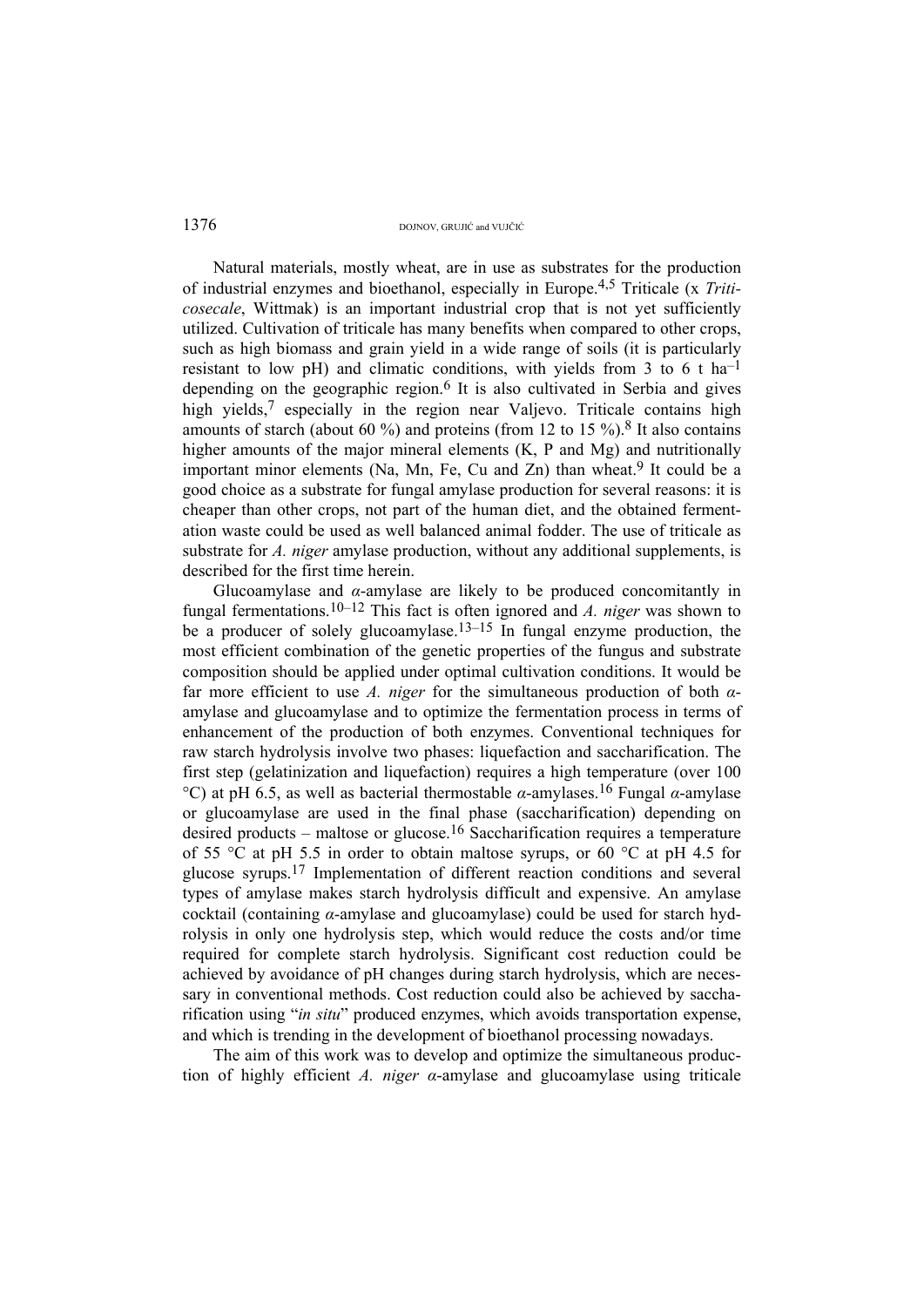grains as substrate for SSF without any additional supplements; and to test the efficiency of the obtained enzyme cocktail in raw starch hydrolysis. Moreover, tests were performed with wheat flour as the starting material for raw starch hydrolysis.

## EXPERIMENTAL

#### *Reagents*

All employed reagents and solvents were of the highest available purity and purchased from Merck (Darmstadt, Germany) and Sigma–Aldrich (St. Louis, MO, USA). Triticale (x *Triticosecale* sp.) "Odisej" line was obtained from the Institute of Field and Vegetable Crops, Novi Sad, Serbia. SAN Super 240L was received from Novozyme as a gift. Raw starch from wheat and wheat flour were produced in "Fidelinka", Subotica, Serbia.

#### *Microorganisms*

The *A. niger* ATCC 10864 strain was cultivated on potato dextrose agar (PDA) at 28 °C for 7 days to obtain mature spores. A spore suspension was prepared in 0.1 % Tween 80 solution at a concentration of  $5.9 \times 10^5$  spores mL<sup>-1</sup>.

## *Optimization of SSF*

Triticale, of three different particle sizes, was used for SSF. Equal quantities of triticale and water were mixed in a 250-mL Erlenmeyer flask, incubated at 60  $\rm{^{\circ}C}$  for 3 h,<sup>18</sup> and autoclaved. The spore suspension was spread on substrates in 1:0.19 ratio, *w*/*V*. SSF was performed at 28 °C for 120 h. The initial external relative humidity (*RH*) was 65 or 30 % during fermentation. The fermentations were terminated at 24, 29, 33, 57, 81, 96, 105 and 120 h.

## *The influence of particle size on* α*-amylase and glucoamylase production*

Triticale grains were coarsely ground in a Mulinex mill, whereby obtaining mixture of particles with different sizes (30 % 1mm, 28 % 2–3 mm, 18 % 4 mm, 20 % 5–6 mm, 4 % 7 mm) was obtained. Three solid-state supports were each made of 16 g of coarse ground triticale (mixture of particles with different sizes) and 16 g of water. Another set of three solid-state supports was prepared, each mixed with 8 g of coarse ground triticale, 8 g of whole grain triticale and 16 g of water (combined grains). A third set of three solid-state supports was prepared each with 16 g of whole triticale grains (size 8 mm) and 16 g of water. Fermentations were performed in Erlenmeyer flasks (250 mL) closed off with microbiological cotton wool caps at 28 °C, *RH* 30 % for 96 h.

## *The influence of aeration on* α*-amylase and glucoamylase production during SSF*

Each SSF in these experiments was performed on 16 g of coarse ground triticale grains mixed with 16 g of water. Oxygen availability was varied using Erlenmeyer flasks covered either with microbiological cotton wool caps, or with metal microbiological caps. Both SSFs were realized in duplicate at 28 °C and *RH* 30 %.

### *The influence of relative humidity (RH) on* α*-amylase and glucoamylase production during SSF*

Each SSF in these experiments was performed on 16 g of coarse ground triticale grains mixed with 16 g of water. The first SSF was realized at an initial external *RH* 30 % and the second was performed at an initial external *RH* of 65 %. The *RH* was measured using a humidity meter. Humidity was kept constant on *RH* 65 % using mist maker immersed in sterile distilled water. Both SSFs were performed in duplicate at 28 °C in Erlenmeyer flasks with metal microbiological caps.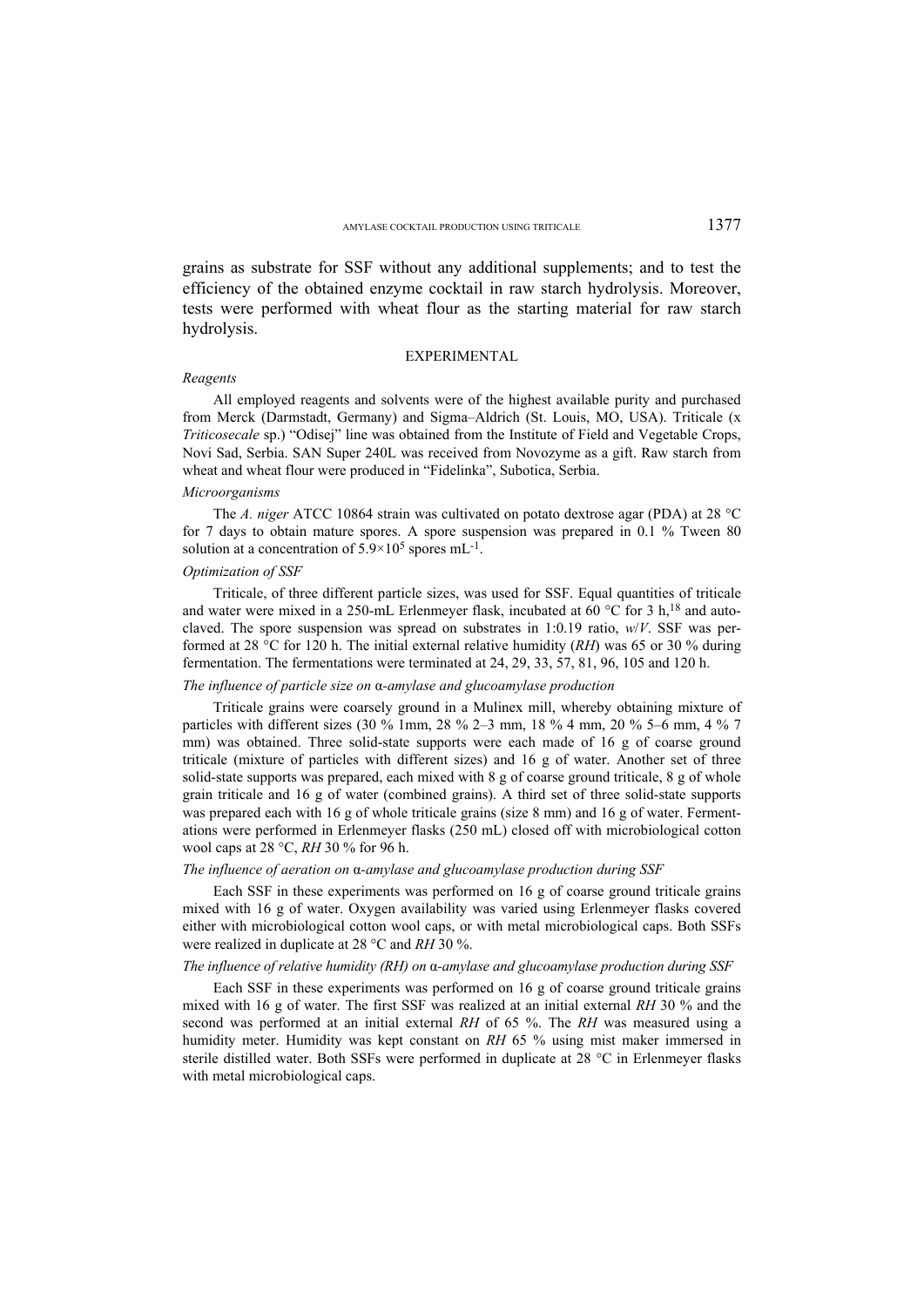#### *The influence of substrate height on* α*-amylase and glucoamylase production during SSF*

Three different quantities of coarse ground triticale grains (16, 32 and 48 g) were used in SSF to examine the influence of the substrate height on amylase production. Equal quantities of triticale grains and water were mixed in Erlenmeyer flasks of identical size and shape. SSF on different quantities of triticale grains was realized in duplicate at 28 °C and at an initial external RH of 65 %, using 250 mL Erlenmeyer flasks with metal microbiological caps. *Scale up* 

Coarse ground triticale grains (up to 160 g) were placed in trays (dimensions 20.5  $cm \times 14.0$  cm $\times$  6.0 cm) and soaked with equal volume of water (160 mL). The trays were incubated at 60 °C for 3 h,<sup>18</sup> and autoclaved. Spore suspension was spread on the substrates in 1:0.19 ratio, *w*/*V*. SSF was performed in duplicate at 28 °C for 120 h. The initial external *RH* was 30 % during fermentation. SSF appearance on the tray is shown in Fig. 1.





#### *Enzyme extraction after SSF*

Fermentation was terminated by the addition of a cold buffer solution (50 mM acetate buffer pH 4.5, 0.1 % Tween 80) in a 1:5 ratio  $(w/V)$  and homogenized with an Ikaturrax homogenizer in 3 cycles of 15 s. Extraction was performed at room temperature for 1 h. The obtained mixture was centrifuged at 5000 *g* for 15 min. The crude fermentation extracts were released from small sugars, which could interfere with the assays, by gel filtration on 2 mL Sephadex G25 columns. Acetate buffer pH 5.0 was used for the elution of proteins from the crude fermentation extracts. The eluted fractions were concentrated by ultrafiltration and then used for further analysis.

### *Amylase activity assay*

The amylase activity was assayed at pH 5.0 according to the dinitrosalicylic acid (DNS) procedure<sup>19</sup> using 1.0 % ( $w/V$ ) soluble starch as substrate at 35 °C for 30 min. Maltose was used as a standard. Each data point represents the mean of three independent assays (standard errors of measurement (*SEM*) were less than 5 % of the means). One unit of *α*-amylase activity, U mL-1, was defined as the amount of enzyme required to produce 1 μmol of maltose in 1 min at 35 °C. The specific amylase activity, U  $g^{-1}$ , was calculated as the amylase units per 1 g of dry substrate in SSF (triticale).

## *Glucoamylase activity assay*

The glucoamylase activity was assayed at pH 5.0 using 1.0 % (*w*/*V*) soluble starch as substrate at 35°C for 30 min. Glucose (the final product of the reaction) was detected in the reaction mixture by coupled reaction with glucose oxidase and horseradish peroxidase (HRPO, Trinder reagent, Pointe Scientific, USA). Samples (10 µL) were mixed with Trinder reagents  $(1 \text{ mL})$ ,  $20 \text{ incubated}$  for 30 min and the absorbance was measured at 520 nm, according to the manufacture's instructions. Each data point represents the mean of three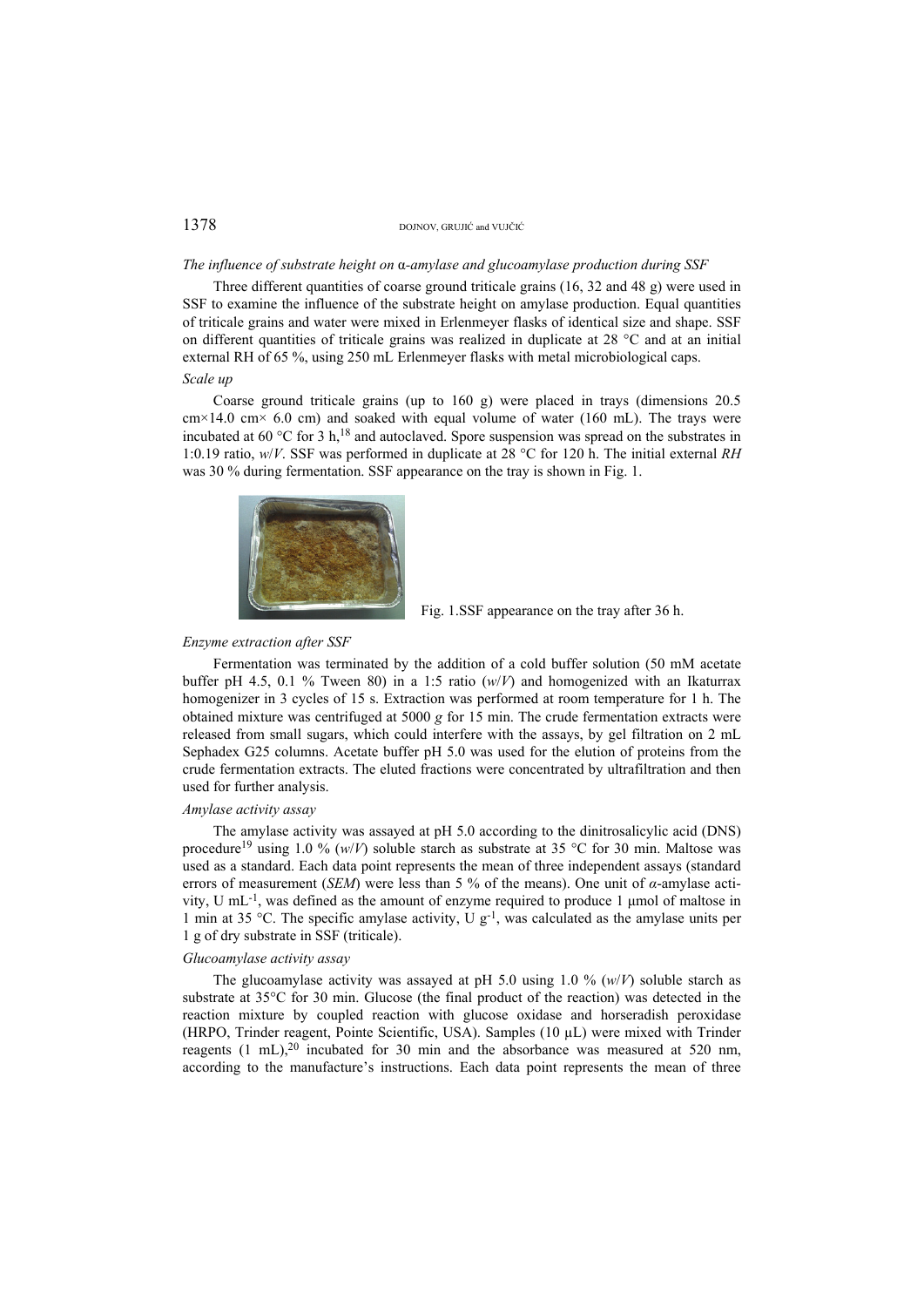independent assays (the *SEM* values were less than 5 % of the means). One unit of glucoamylase activity. U mL<sup>-1</sup>, was defined as the amount of enzyme required to produce 1 umol of glucose in 1 min at 35 °C. The specific glucoamylase activity,  $\overline{U}g^{-1}$ , was calculated as the amylase units per 1 g of dry substrate in the SSF (triticale).

## *Zymographic detection of* α*-amylase and glucoamylase*

*α*-Amylase and glucoamylase were detected simultaneously on a zymogram.21 After electrophoresis (EF) separation of the crude fermentation extracts on native 10 % polyacrylamide (PAA, 30 % T, 2.7 % C) gel, the gel was printed simultaneously on a PAA gel with copolymerized *β*-limit dextrin (0.8 %) and on a nitrocellulose membrane (NC). *α*-Amylase was detected in the PAA gel with copolymerized *β*-limit dextrins after staining with iodine solution. The *α*-amylase activity appeared as clear bands on a purple background. In the native EF PAA gel after printing, both amylases were detected as clear bands on blue background using soluble starch as the substrate, and iodine solution for staining. Glucoamylases were detected on NC membrane using starch and a reaction mixture for glucose detection (Trinder's reagent and 4-Cl-1-naphthol as substrate). The NC was incubated in buffered substrate solution (1.0 %  $(w/V)$  starch, 50 mM acetate pH 5.0, 2.0 mM NaCl and 0.1 mM CaCl<sub>2</sub>) and reaction mixture for glucose detection in a 9:1 ratio, after 30 min at 30 °C. A specific reaction leading to an insoluble purple product occurred on the NC membrane in the bands corresponding to glucoamylase. Positions and relative activities (representations) of the obtained bands were quantified using a GelAnalyzer 2010.

### *Hydrolysis of raw starch by the amylase cocktail*

Raw starch from wheat and wheat flour (per 30 mL of 2 % mixtures in acetate buffer, pH 5.0) were soaked at 65 °C. Thereafter, equal quantities (in enzyme units, 106.3 U mL<sup>-1</sup> reaction mixtures) of commercial glucoamylase product (SAN Super 240L) or *A. niger* amylase cocktail were added to both substrates. Hydrolysis was performed at 50 °C overnight with agitation. Starch mixtures were analyzed for presence of starch, dextrins, reducing sugars and glucose prior to and after hydrolysis. The concentrations of starch and dextrin were determined by the iodine dextrin color method (IDC method), measuring the absorbance at 590 nm and 540 nm, respectively.22 Reducing sugars were determined by the DNS method, while the glucose concentration was measured using Trinder's reagents.

#### RESULTS AND DISCUSSION

## *Optimization of SSF*

α-Amylase and glucoamylase activity is expressed in U/g of dry substrate that could be compared to each other in optimization processes. Each point on the graphs is a mean of the enzyme activities obtained from two independent fermentations ± *SEM*.

Use of triticale as substrate for amylase production in SSF was justified, since it resulted in peak amylase concentrations higher than amylase concentrations obtained by SSF on wheat flour, without additional supplements.23 Moreover, it is in range of the amylase produced on rice waste materials without additional supplements.24 These results indicate that triticale could be taken into consideration when choosing a substrate for amylase production. Triticale is an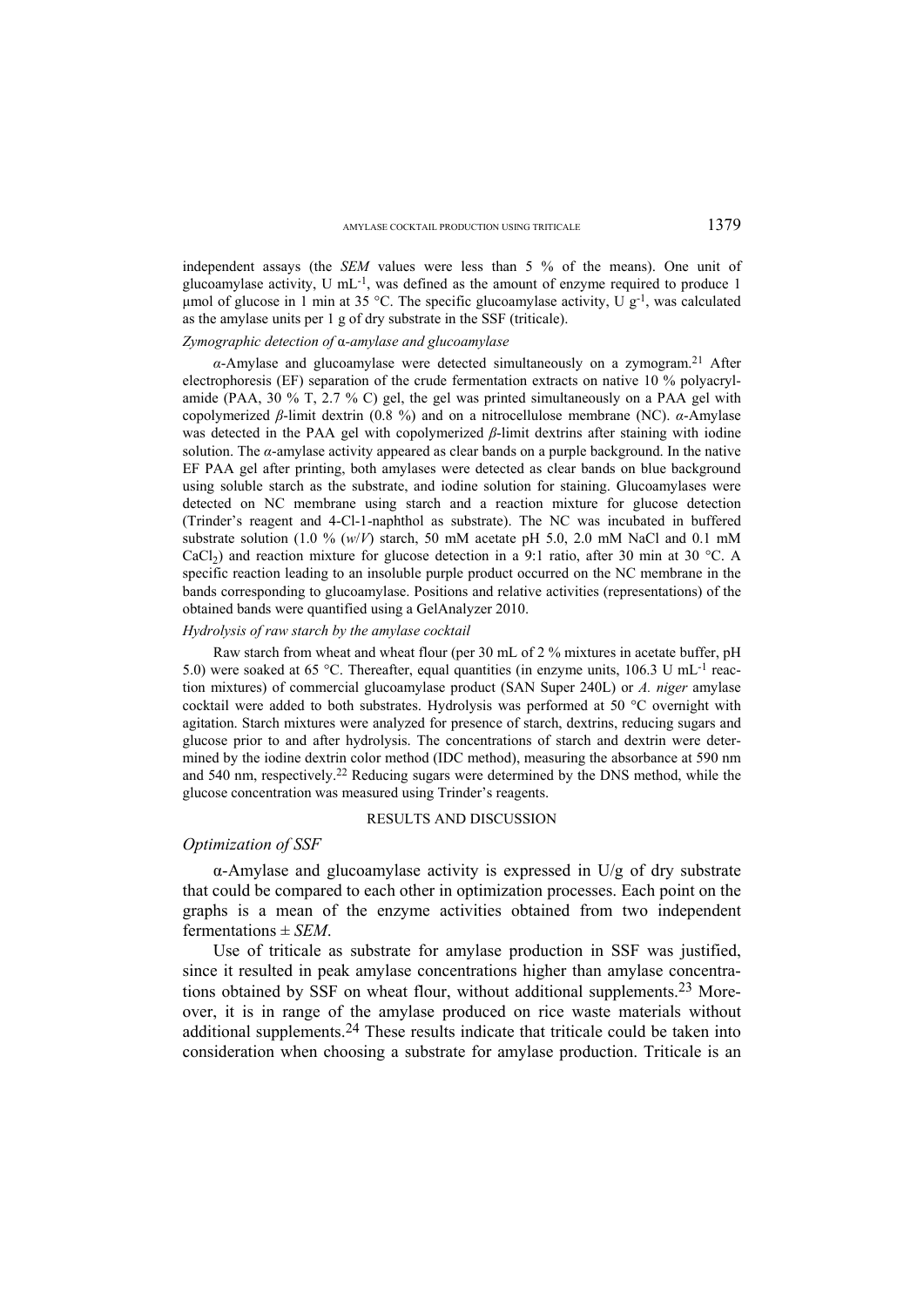accessible, cheap natural substrate, and the remaining biomass could be used as fodder. Simultaneously, SSF is an environmental friendly method.

*The influence of particle size on α-amylase and glucoamylase production*. Production levels of *α*-amylase and glucoamylase by *A. niger* on three forms (sizes) of triticale grains, *i.e*., coarsely ground grains (particles of different sizes: 30 % 1 mm, 28 % 2–3 mm, 18 % 4 mm, 20 % 5–6 mm, 4 % 7 mm, combined grains  $-50\%$  of whole grains (8 mm) and 50 % of coarsely ground grains, and whole grains (8 mm), are shown in Fig. 2. The highest *α*-amylase and glucoamylase activities were obtained on coarsely ground grains, 133.02 and 91.71 U  $g^{-1}$ , respectively. The activities were 30 % higher than those obtained on whole triticale grains, Fig. 2.



Fig. 2. Impact of particle size on amylase production by SSF using 16 g, in 96 h, RH 30 % in Erlenmeyer flasks with cotton cups. 1 – Coarse ground triticale, 2 – combined grains and  $3$  – whole grains.

Particle size is an important factor affecting enzyme production by SSF and it should optimized.25 Coarse ground triticale grains were of the most suitable particle size because they ensure better accessibility of fungi to the substrate inside the particles since the height of the penetrating hyphae layer is lower and, consequently, the restrictions for the diffusion of nutrients and products are reduced. Moreover, smaller particle sizes involve higher specific surface areas and, consequently, larger areas of external mycelium with better oxygenation. These were previously shown to be a critical factor affecting enzyme production.25,26 On the other hand, larger particles (whole grains) provide a limited surface for *A. niger* attack, which is known to be a limiting factor for enzyme production in SSF.27 Smaller particles of triticale – bran, give homogenous and impervious substrate for fungal SSF because low particle size involve particle aggregations that reduce the interparticular space and thus, the volume and removal of the air phase; therefore they have not been tested here. The use of coarse ground triticale grains also increased the availability of starch and starch hydrolysis products (dextrin chains and maltose) formed during incubation of triticale at 60 °C for 3 h.<sup>18</sup> This further increases the production of amylase cocktail. It is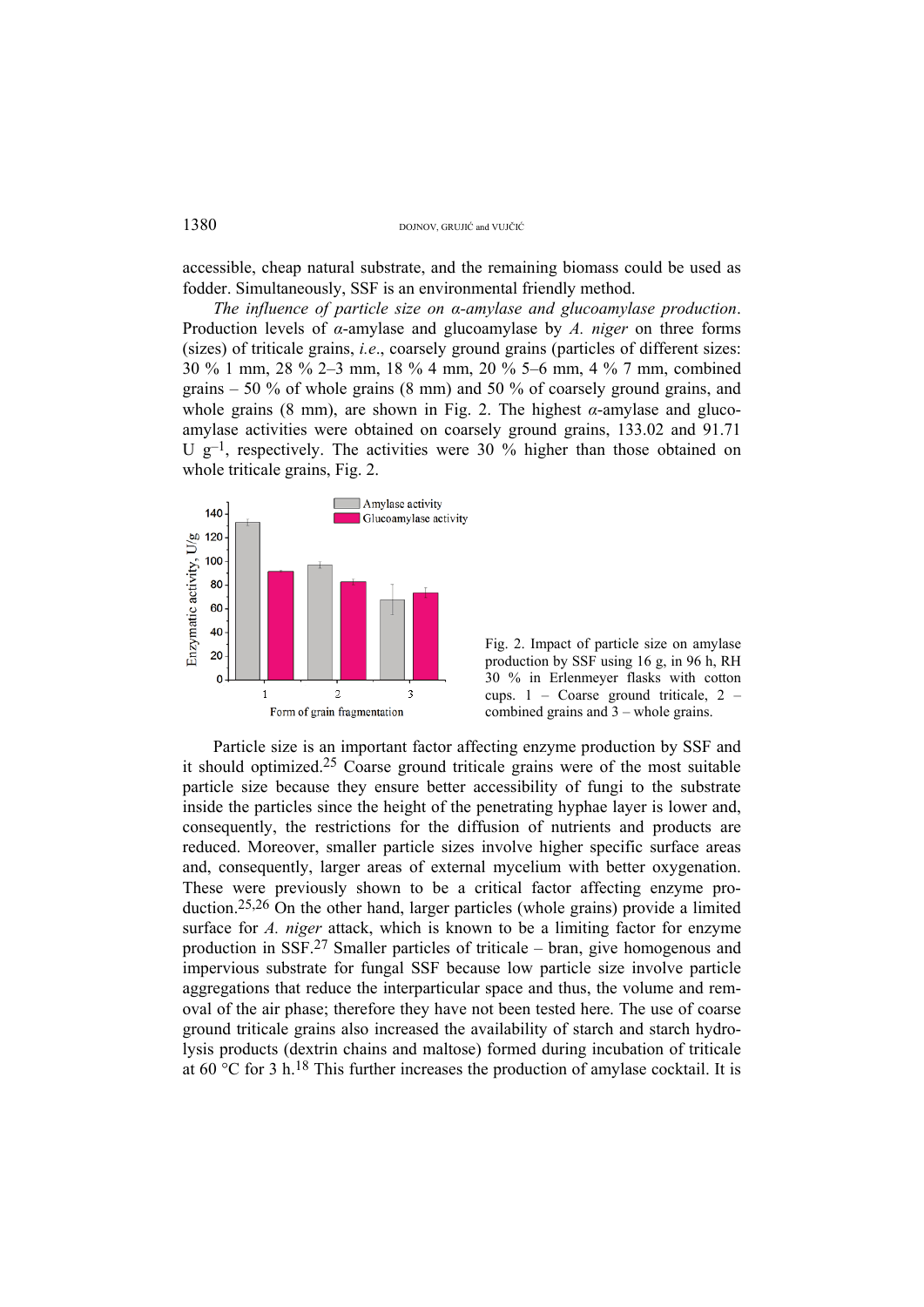known that maltose and even some dextrins are major inducers of amylase production in *A. niger*. 28–30

*The influence of aeration on α-amylase and glucoamylase production during SSF*. The use of cotton wool microbiological caps (higher oxygen) resulted in better fungal growth and higher production of *α*-amylase and glucoamylase than the use of metal microbiological caps (lower oxygen), Fig. 3. Sporulation of *A. niger* was delayed when SSF was performed in an Erlenmeyer with a metal microbiological cap.



Fig. 3. Impact of aeration on amylase production in SSF with cotton wool caps and metal caps on 16 g of coarse grounded triticale, on *RH* 30 %.

Use of cotton wool microbiological caps results in better fungal growth and higher production of *α*-amylase and glucoamylase than the use of metal microbiological caps. Prolonged production of *α*-amylase to the highest level in SSF under higher oxygen availability compared with the decreased production in SSF under lower oxygen availability seems to be more coherent with the fact that more aerated conditions generally accelerate the culture of aerobic microorganisms. The use of cotton wool caps provides for better aeration, higher oxygen consumption and  $CO<sub>2</sub>$  evaporation, thereby facilitating enhanced removal of metabolic heat. All these factors are important for the process of enzyme production in SSF.3 Fungal growth and amylase production under low oxygen concentrations were also reduced in *A. oryzae*. 26 Sporulation of *A. niger* was delayed when SSF was performed in an Erlenmeyer flask with a metal microbiological cap, maybe due to the slower evaporation of water under these terms.

As part of further investigations of the influence of individual factors on the production of amylases, metal microbiological caps were nevertheless used because the results showed that the *SEM* was lower than the *SEM* obtained when cotton wool microbiological caps were used.

*Influence of humidity on α-amylase and glucoamylase production during SSF. A. niger* production of *α*-amylase and glucoamylase during SSF on 16 g of coarse ground triticale grains at *RH* 65 % and *RH* 30 % was compared, Fig. 4.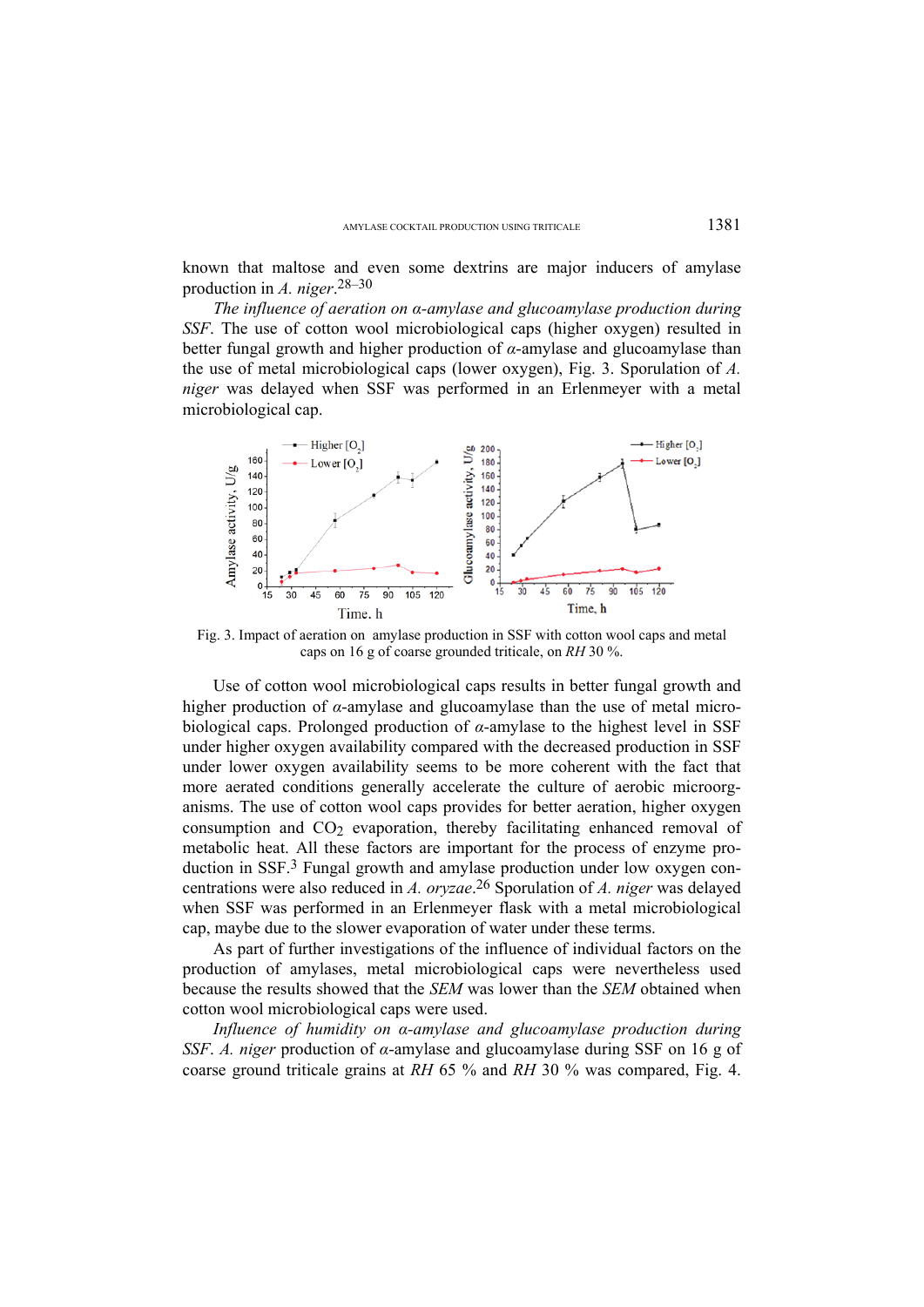The production of both *α*-amylase and glucoamylase was higher at *RH* 30 % but neither was in correlation with *A. niger* growth. SSF under conditions of high *RH* is followed by extensive biomass growth but lower production of amylases. The sporulation of *A. niger* was accelerated under conditions of lower *RH*, which could be associated with higher production of both enzymes.



Fig. 4. Impact of RH amylase production in SSF at *RH* 30 % and at *RH* 65 % on 16 g of coarse ground triticale in Erlenmeyer flasks with metal cups.

Fungal SSF can occur in the *RH* range from 20 to 80 % with the optimal *RH* depending on the type of substrate and the microorganism.25 Maintenance of the optimal *RH* is important because it determines the water activity, which decreases during the fermentation part of the hydrolytic process in substrate and also because of increasing temperature in the system.25 Reduction of bed porosity causes slower transport of oxygen at high *RH* values. Additionally, a low water content in SSF increases the concentration of nutritive elements in the substrate,28 which could have contributed to higher production of *A. niger* amylases during SSF at the low RH value. The obtained results were not in correlation with results previously published on *A. niger*.<sup>31</sup> However, it is difficult to observe the impact of *RH* independent of other factors affecting enzyme production in SSF.32 Acceleration of sporulation at the lower *RH* was due to a higher dryness of the substrate, which implies a higher oxygenation of the mycelium that would explain the better amylase production.

*The influence of substrate heights on α-amylase and glucoamylase production during SSF*. The impact of the substrate height was examined by using different quantities of coarse ground triticale grains, Fig. 5. Fungal growth was enhanced on higher quantities of substrate. The highest *α*-amylase activity was detected on 32 g of triticale grains (medium substrate height) during SSF, Fig. 5. Glucoamylase production was in correlation with fungal growth and was the highest on 48 g of triticale grains (highest substrate height), Fig. 5.

A higher substrate height increases the total surface area that may affect the slower evaporation of water from the lower layers of the substrate, thus main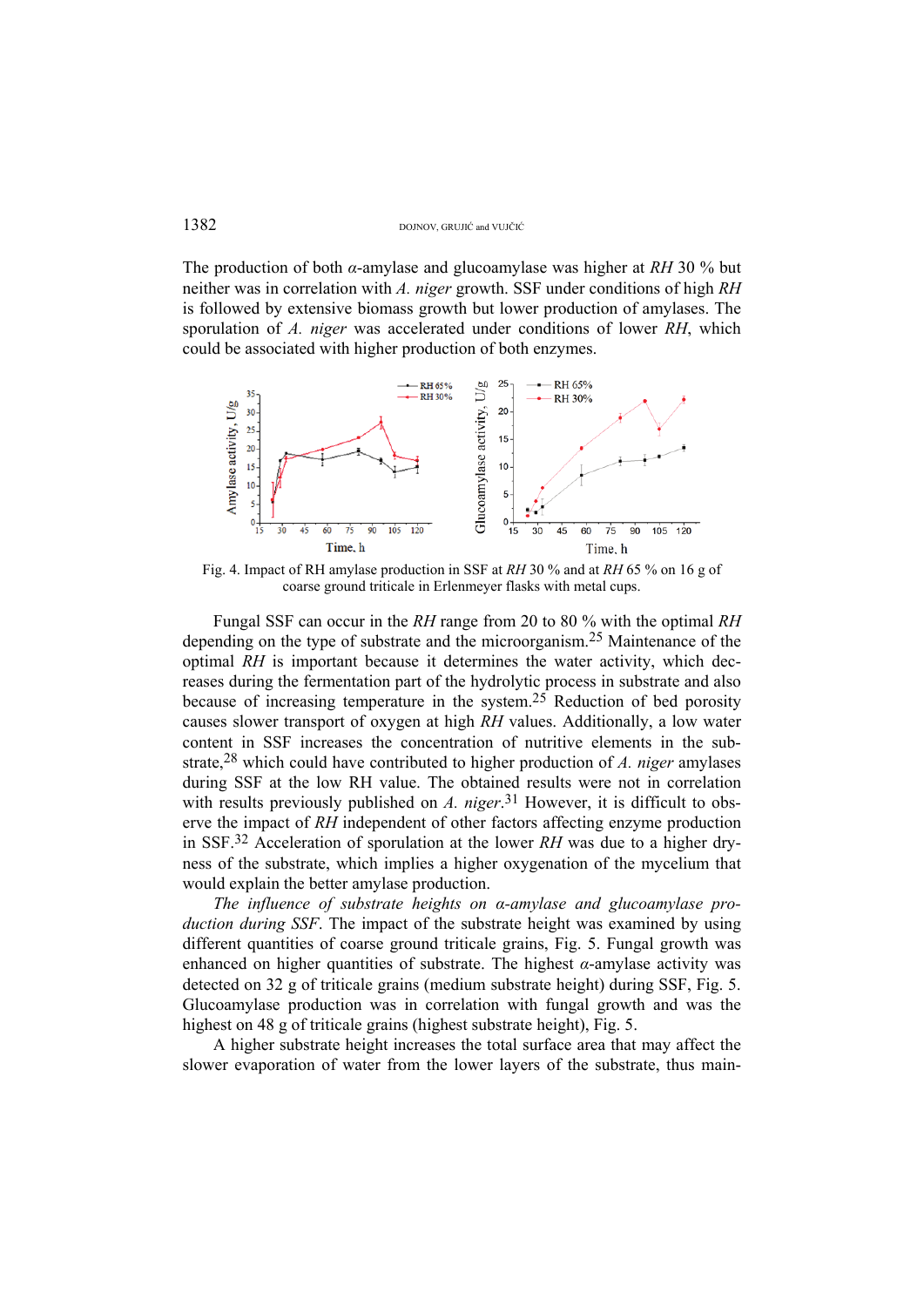taining a better water activity, which would enhance fungal growth and amylases production. This may explain the higher amylase production when *A. niger* was cultivated on higher substrate heights.



Fig. 5. Impact of substrate height on amylase production in SSF on 16, 32 and 48 g of coarse ground triticale grains in Erlenmeyer flasks with metal cups on *RH* 65 %.

## *Production of* α*-amylase and glucoamylase isoforms during SSF under different conditions*

Great differences in the production of amylase isoforms after 57 h were observed under different fermentation conditions of SSF. Therefore, the extracts were analyzed by simultaneous zymographic detection of *α*-amylase and glucoamylase, Figs. 6–8, and the obtained results were further quantified using a Gel-Analyzer 2010, Table I.

Using 16 g of coarse ground triticale grains and 16 g of water as substrate, and microbiological cotton wool caps for the Erlenmeyer flasks with *RH* 30 % during SSF ensured the best fermentation conditions for the production of an amylase cocktail according to the zymogram and the relative activity determined



Fig. 6. Zymographic detection of amylase cocktail during different SSF conditions in 57, 81, 96, 105 and 120 h on 16 g of triticale grains, *RH* 30 % and higher aeration. Arrows indicate the positions of α-amylase (left) and glucoamylase (right) isoforms, labeled with A1–A6 (amylase isoform).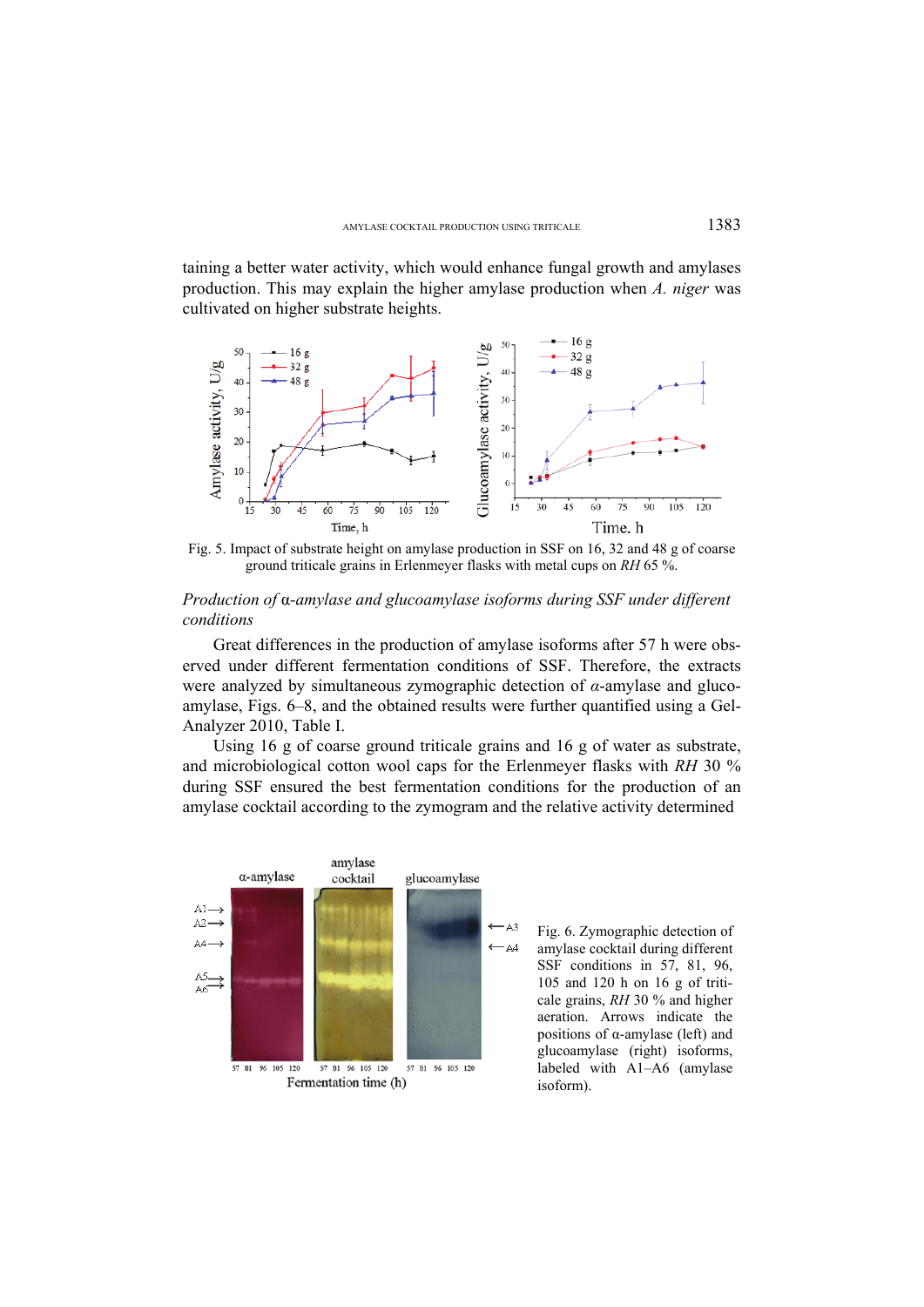1384 DOJNOV, GRUJIĆ and VUJČIĆ



Fig. 7. Zymographic detection of<br>amylase cocktail during cocktail during different SSF conditions in 57, 81, 96, 105 and 120 h on 16 g of triticale grains, *RH* 65 % and lower aeration. Arrows indicate the positions of *α*-amylase (left) and glucoamylase (right) isoforms, labeled with A1-A6 (amylase isoform).

Fig. 8. Zymographic detection of amylase cocktail during different SSF conditions in 57, 81, 96, 105 and 120 h on 48 g of triticale grains, *RH* 65 % and lower oxygen availability. Arrows indicate the positions of *α*-amylase (left) and glucoamylase (right) isoforms, labeled with A1-A6 (amylase isoform).

by the GelAnalyzer, Figs. 6–8 and Table I. The highest numbers of *α*-amylase (5) and glucoamylase (2) isoforms were detected when performing SSF under these conditions, as can be seen on the specific zymograms (for *α*-amylase and glucoamylase) and on the zymogram for both amylases. A novel glucoamylase isoform A3, detected only under the SSF conditions described above, favors the use of more aerated conditions, Figs. 6–8. In addition, under these conditions *A. niger*  produced the highest number of  $\alpha$ -amylase isoforms (up to 4) – A1, A2, A5 and A6, while in the other fermentations, only one major isoform A5 could be found. The intensity – relative activity of the individual *α*-amylase isoforms differed during the fermentation, Fig. 6 and Table I, column a. The maximal activity of *α*-amylase was detected at 120 h by the A5 isoform on 16 g of triticale, *RH* 30 % and higher oxygen availability (Table I, column a), and also at 96 h by the A5 isoform under two other fermentation conditions, *i.e*., with 16 g and with 48 g of triticale, *RH* 65 % and lower oxygen availability (Table I, columns a and b). Under higher oxygen availability (Table I column a), there were no significant differences between the *α*-amylase production at 96 h (98.81 %) and at 120 h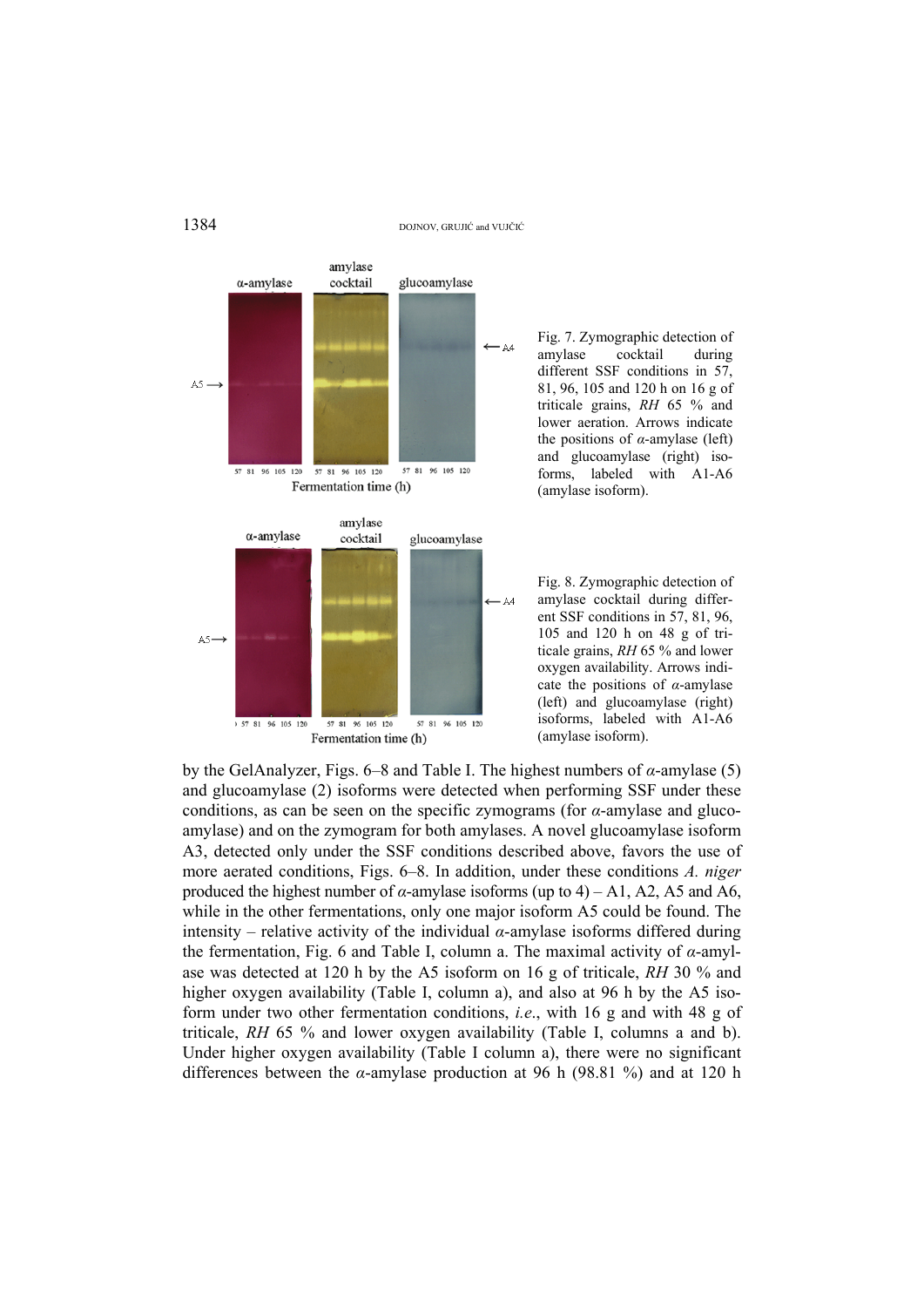(100 %), while the production was significantly smaller after 96 h of fermentation under lower oxygen availability (Table I, columns a and b). The maximal activity of glucoamylase was detected at 120 h of fermentation under all compared conditions, but the isoforms were different, Table I.

TABLE I. The relative activity of individual amylases isoforms (%) in amylase cocktails during SSF under different conditions. The most intense isoform per zymogram of the individual enzyme (in each column) is labeled as 100 % activity. Positions of every individual number in table are in correlation with *Rf* values obtained in the zymogram shown in Figs. 6–8. a) 16 g of triticale grains, *RH* 30 % and higher oxygen availability. b) 16 g of triticale grains, *RH* 65 % and lower oxygen availability. c) 48 g of triticale grains, *RH* 65 % and lower oxygen availability. A1–A6 - amylase isoforms according to the zymographic detection in Figs. 6–8.  $1 - \alpha$ -amylase,  $2 -$ amylase cocktail,  $3 -$ glucoamylase

| Fermentation | Amylase        |                          | a)             |                          |                   | b)                       |        |                          | $\circ$ )      |        |
|--------------|----------------|--------------------------|----------------|--------------------------|-------------------|--------------------------|--------|--------------------------|----------------|--------|
| time, h      | isoform        | 1                        | $\overline{c}$ | 3                        | 1                 | $\overline{2}$           | 3      | 1                        | $\overline{2}$ | 3      |
| 57           | A1             | 39.75                    | 11.15          | $\overline{\phantom{0}}$ |                   | $\overline{\phantom{0}}$ |        |                          |                |        |
|              | A2             | 2.62                     | 1.24           |                          |                   |                          |        |                          |                |        |
|              | A <sub>3</sub> |                          |                |                          |                   |                          |        |                          |                |        |
|              | A <sub>4</sub> | $\overline{\phantom{0}}$ | 28.41          |                          |                   | 26.03                    | 18.18  |                          | 50.90          | 19.85  |
|              | A5             | 42.21                    | 99.83          |                          | 48.14             | 64.39                    |        | 49.62                    | 96.66          |        |
|              | A <sub>6</sub> |                          |                |                          |                   |                          |        |                          |                |        |
| 81           | A <sub>1</sub> | 10.10                    | 3.56           |                          |                   |                          |        |                          |                |        |
|              | A2             | 1.91                     | 0.40           | 27.89                    |                   |                          |        |                          |                |        |
|              | A <sub>3</sub> | $\overline{\phantom{0}}$ |                |                          |                   |                          |        |                          |                |        |
|              | A <sub>4</sub> | 3.66                     | 53.49          | 0.55                     |                   | 38.03                    | 94.32  |                          | 60.23          | 43.13  |
|              | A5             | 17.17                    | 100.00         | $\overline{\phantom{0}}$ | 37.84             | 64.76                    |        | 21.67                    | 100.00         |        |
|              | A <sub>6</sub> | -                        |                |                          |                   |                          |        |                          |                |        |
| 96           | A <sub>1</sub> |                          |                |                          |                   |                          |        |                          |                |        |
|              | A2             | $\overline{\phantom{0}}$ | 11.58          | 37.79                    |                   |                          |        |                          |                |        |
|              | A <sub>3</sub> |                          |                |                          |                   |                          |        |                          |                |        |
|              | A <sub>4</sub> |                          | 42.11          |                          |                   | 44.67                    | 60.23  |                          | 46.51          | 32.06  |
|              | A <sub>5</sub> | 98.81                    | 16.25          |                          |                   | 100.00 100.00            |        | 100.00                   | 93.41          |        |
|              | A <sub>6</sub> |                          | 2.89           |                          |                   |                          |        |                          |                |        |
| 105          | A <sub>1</sub> |                          |                |                          |                   |                          |        |                          |                |        |
|              | A2             |                          |                |                          |                   |                          |        |                          |                |        |
|              | A <sub>3</sub> |                          | 11.11          | 77.27                    |                   |                          |        |                          |                |        |
|              | A <sub>4</sub> |                          | 43.79          | 0.75                     |                   | 42.49                    | 54.55  |                          | 43.31          | 61.45  |
|              | A <sub>5</sub> | 87.84                    | 7.86           |                          | 48.65             | 70.52                    |        | 48.33                    | 89.17          |        |
|              | A <sub>6</sub> |                          | 6.98           |                          |                   |                          |        |                          |                |        |
| 120          | A <sub>1</sub> |                          | 4.43           |                          |                   | 1.12                     |        |                          | 12.08          |        |
|              | A2             |                          | 1.98           |                          |                   |                          |        |                          |                |        |
|              | A <sub>3</sub> |                          | 53.19          | 100.00                   |                   |                          |        |                          |                |        |
|              | A <sub>4</sub> |                          | 5.51           | 0.17                     | $\qquad \qquad -$ | 42.42                    | 100.00 | $\overline{\phantom{0}}$ | 67.91          | 100.00 |
|              | A5             | 100.00                   | 10.88          | $\overline{\phantom{0}}$ | 7.43              | 38.36                    |        | 8.33                     | 62.48          |        |
|              | A <sub>6</sub> |                          | 1.07           |                          |                   |                          |        | -                        |                |        |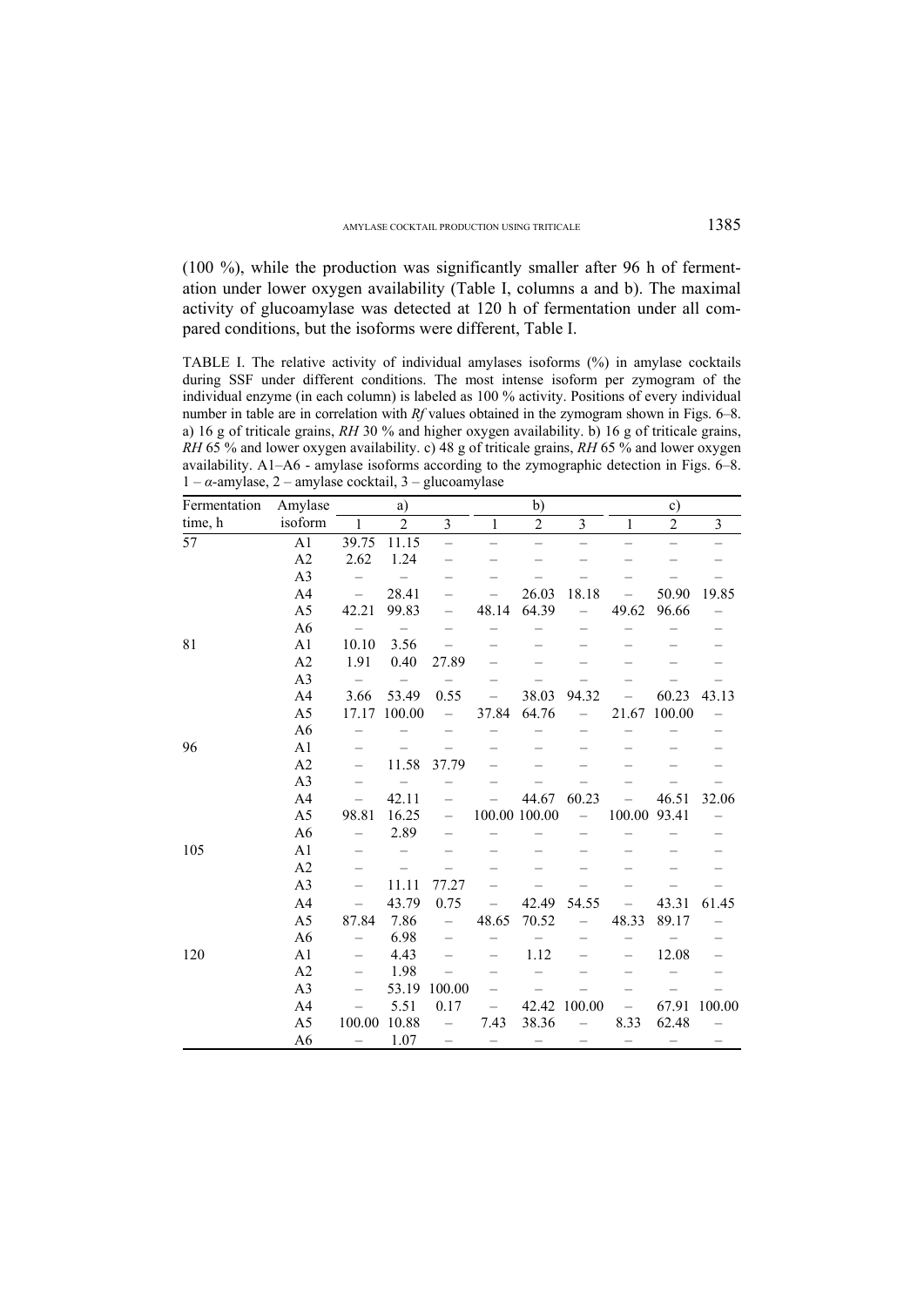From the results of specific zymographic techniques, obtained for optimization of amylase cocktail production, it could be concluded that particle size, initial external *RH* and oxygen availability have a highly influential impact on *α*-amylase and glucoamylase production by *A. niger* in SSF using triticale as the substrate. The intensity of the major *α*-amylase isoform (A5) was contrary to the intensity of the major glucoamylase isoform (A4) on all zymograms.

## *Amylase cocktail production during SSF under selected conditions*

The level of production of both amylases was analyzed each hour by spectrophotometric assays and by zymography during SSF under selected conditions, *i.e*., on 16 g of triticale grains, at *RH* 30 % and with high oxygen availability, Figs. 9 and 10. Curves representing the production of the two amylases were parallel, while glucoamylase activity was higher, Fig. 8A. Peak production of glucoamylase was achieved at 96 h of SSF (170 U  $g^{-1}$ ). After 96 h, the production of glucoamylase started to decrease, while the production of *α*amylase continues to rise up at 120 h (158 U  $g^{-1}$ ).



Fig. 9. α-Amylase and glucoamylase activity after SSF with 16 g of triticale grains, at *RH* 30 % and with high aeration.

*A. niger* started to produce the major *α*-amylase isoform (A5) during the first days of fermentation (24, 29 and 33 h). The production *α*-amylase isoforms with lower mobility (A1 and A2) commenced at 57 h at the same time when production of the major *α*-amylase (A5) started to decrease, Fig. 10. *α*-Amylase production increased from 96 h to 120 h, as shown by enzymatic assay and zymography, Fig. 10. *A. niger* started to produce glucoamylase (A3 and A4) at 81 h of fermentation, Fig. 10. Selected conditions enable obtaining amylase cocktail with maximal activity of both amylases in 120 h of fermentation, which could test for raw starch hydrolysis.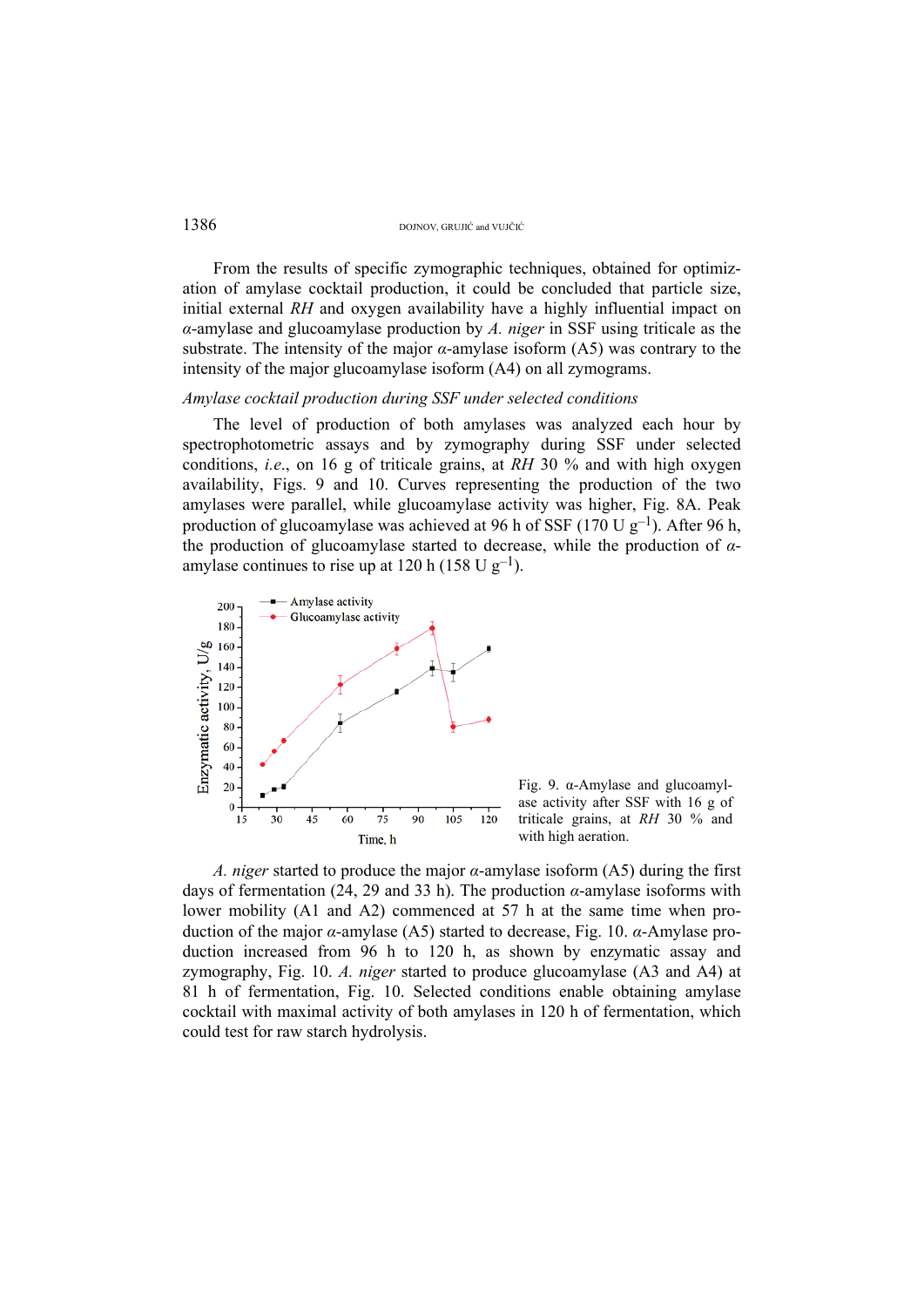#### AMYLASE COCKTAIL PRODUCTION USING TRITICALE  $1387$



Fig. 10. Zymographic detection of  $\alpha$ -amylase and glucoamylase after SSF with 16 g of triticale grains, at *RH* 30 % and with high oxygen availability. Arrows indicate the positions of α-amylase (right) and glucoamylase (left) isoforms labeled with A1-A6 (amylase isoform).

*α*-Amylase and glucoamylase occur together in many fermentation processes and it has been shown that they have a one-gene precursor,  $12,13$  but here for the first time, it was demonstrated that they could be co-produced simultaneously in one SSF. This new approach to the fermentation process facilitates peak production of both enzymes or specific *α*-amylase or glucoamylase isoforms, and in addition enables modeling of the process to obtain a specific amylase cocktail, depending on the industry requirements.

## *Scale-up of amylase cocktail production*

When the selected conditions for SSF were employed in large-scale production, very similar levels of *α*-amylase and glucoamylase, calculated on dry substrate, were obtained. The obtained crude extract (769 mL) contained *α*-amylase 31.02 U mL<sup>-1</sup>, *i.e.*, 149.1 U g<sup>-1</sup> of dry substrate (coarse ground triticale grains) and glucoamylase 18.14 U mL<sup>-1</sup>, *i.e.*, 87.2 U g<sup>-1</sup> of dry substrate (coarse ground triticale grains).

Scaling up of this SSF enabled larger amount of amylase cocktail to be produced. The very similar levels of amylase cocktails (expressed in U  $g^{-1}$  of triticale) obtained in the scale-up experiments further confirmed the employment of the selected SSF conditions and justified the usage of triticale as a favorable substrate for the production of amylase cocktails.

## *Hydrolysis of raw starch by the amylase cocktails*

The *A. niger* amylase cocktail was more efficient than a commercial enzyme product in hydrolysis of wheat flour, *i.e*., it was 29 % more efficient in glucose formation and 10 % more efficient in the formation of total reducing sugars, Table II, a). The hydrolysis of starch isolated from wheat was similar between the *A. niger* amylase cocktail and the commercial cocktail, Table II, b). In terms of the formation of glucose, SAN Super 240L was more efficient by 8 %, while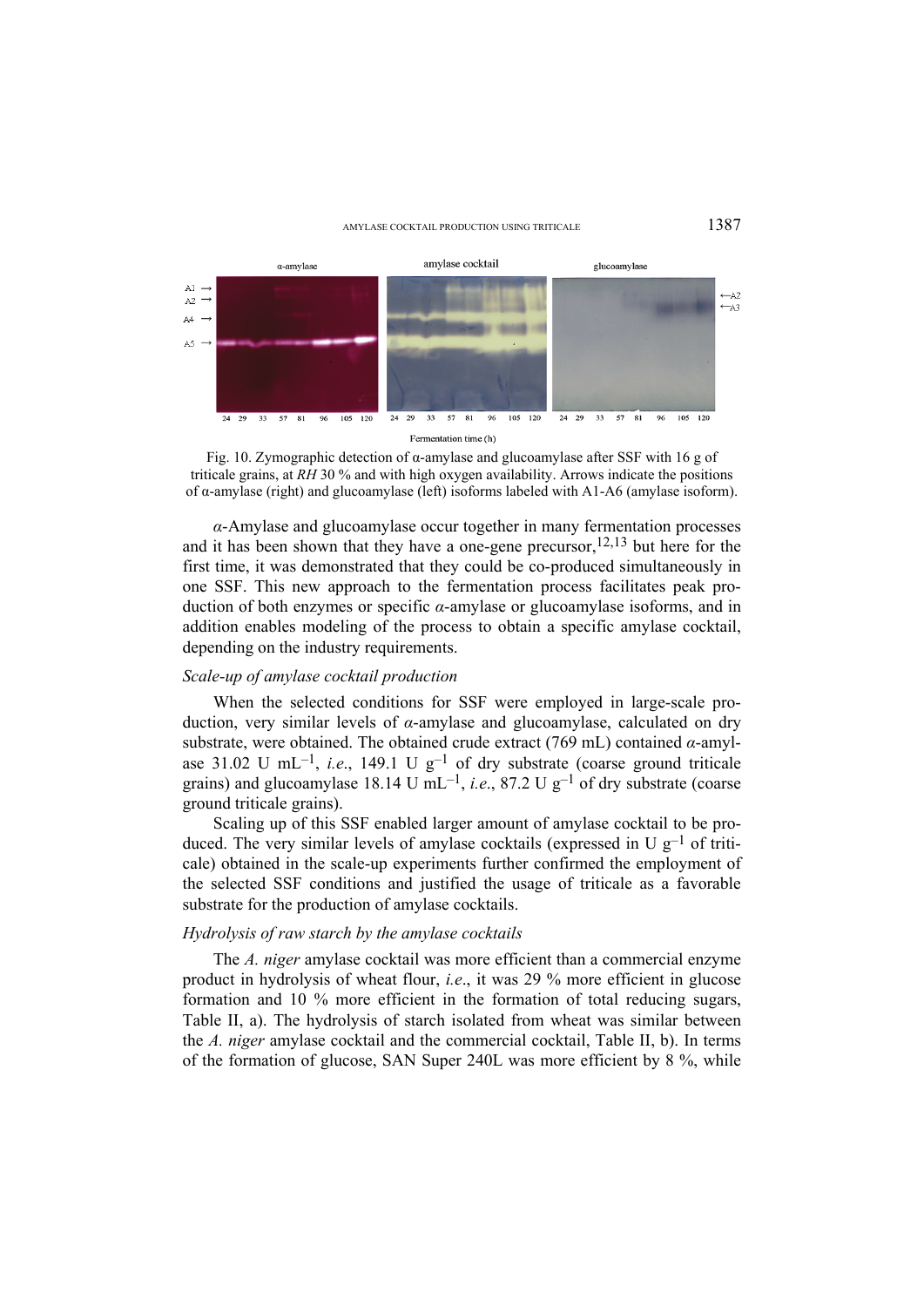in the formation of total reducing sugars, the *A. niger* amylase cocktail was more efficient by 5 %.

TABLE II. Comparison of the hydrolysis of raw starch and wheat by *A. niger* amylase cocktail and by a commercial enzyme product. a) Soaked wheat flour as substrate for hydrolysis; b) raw soaked starch from wheat as substrate for hydrolysis

| <b>State</b>                                                                 | Starch                     | Dextrin              | Reducing sugars | Glucose |  |  |  |  |  |  |
|------------------------------------------------------------------------------|----------------------------|----------------------|-----------------|---------|--|--|--|--|--|--|
|                                                                              | $mg \text{ mL}^{-1}$       | $mg \text{ mL}^{-1}$ | mM              | mM      |  |  |  |  |  |  |
| a) Wheat flour                                                               |                            |                      |                 |         |  |  |  |  |  |  |
| Prior to hydrolysis                                                          | 1.64                       | 9.22                 | 5.37            | 11.04   |  |  |  |  |  |  |
| After hydrolysis with SAN Super 240L,                                        | 0.42                       | 0.00                 | 90.43           | 146.18  |  |  |  |  |  |  |
| Novozyme                                                                     |                            |                      |                 |         |  |  |  |  |  |  |
| After hydrolysis with the A. niger amylase                                   | 0.45                       | 0.00                 | 100.28          | 206.12  |  |  |  |  |  |  |
| cocktail obtained in this work                                               |                            |                      |                 |         |  |  |  |  |  |  |
|                                                                              | b) Raw soaked wheat starch |                      |                 |         |  |  |  |  |  |  |
| Prior to hydrolysis                                                          | 1.59                       | 8.51                 | 0.00            | 11.04   |  |  |  |  |  |  |
| After hydrolysis with SAN Super 240L,                                        | 0.01                       | 0.00                 | 94.46           | 231.36  |  |  |  |  |  |  |
| Novozyme                                                                     |                            |                      |                 |         |  |  |  |  |  |  |
| After hydrolysis with the A. niger amylase<br>cocktail obtained in this work | 0.01                       | 0.00                 | 99.38           | 213.48  |  |  |  |  |  |  |

Yields of the hydrolysis considering the amount of starch to be hydrolyzed, when wheat flour was the substrate were 74.39 % with the commercial cocktail and 72.56 % with the *A. niger* amylase cocktail obtained in this work. Hydrolysis of raw starch was more efficient, 99.37 % with both amylase cocktails (commercial and the present cocktail).

Hydrolysis of raw starch by amylase enzymes from *A. niger* was the subject of several papers and it showed high efficiency.<sup>12,33,34</sup> In addition, amylase extracts obtained by SSF from *Aspergillus sp.* were previously used for raw starch hydrolysis with wheat flour as the initial substrate.<sup>23,35</sup> The results mentioned above are not mutually comparable or comparable with the results obtained in this study because of individual calculations of efficiency and of the degrees of hydrolysis. In addition, the efficiencies were not compared to those of commercially available enzymes. Almost complete hydrolysis of raw starch (99.37 %) was attained by the *A. niger* amylase cocktail produced in this work when the yield of the hydrolysis was calculated based on the amount of available starch. It was the same result comparing with the commercial amylase cocktail and was much better compared with other *Aspergillus* amylase cocktails (69 % to 86 % depending on starch origin).33

## **CONCLUSIONS**

Triticale grains without the addition of any nutritive components could be used as the sole substrate for fungal production of important enzyme complexes under SSF conditions that could be industrially applicable. Based on triticale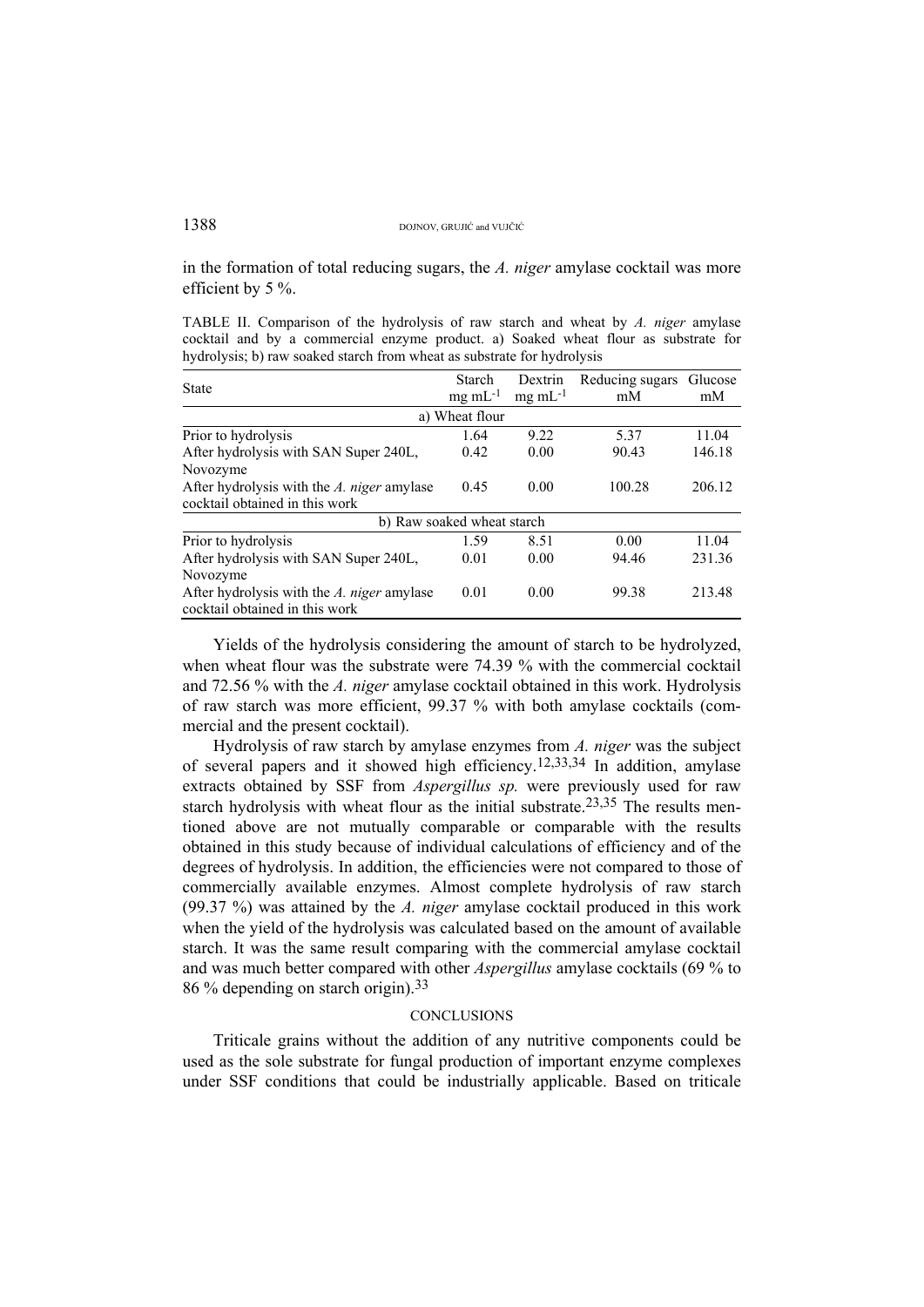properties as a nutritive rich substrate, competitive and superior amylase cocktails were obtained. The demonstrated higher efficiency of the obtained *A. niger* amylase cocktail in wheat flour hydrolysis indicates a possibility for implementation in starch industries. The use of the obtained amylase cocktail could unify the phases in the starch hydrolysis process, which would significantly reduce the costs of starch hydrolysis.

*Acknowledgements*. This study was supported by a grant from the Ministry of Education, Science and Technological Development of the Republic of Serbia (Project Grant No. 172048). We are grateful to Jasna Bojčevski for the correction of the English language, as well as for useful suggestions on the writing of the article.

#### ИЗВОД

## EФИКАСНА ПРОИЗВОДЊА АМИЛАЗНОГ КОКТЕЛА ИЗ *Aspergillus niger* МЕТОДОМ ФЕРМЕНТАЦИЈЕ НА ЧВРСТОЈ ПОДЛОЗИ КОРИСТЕЋИ ТРИТИКАЛЕ КАО ДОБРО ИЗБАЛАНСИРАНИ ХРАНЉИВИ СУПСТРАТ

#### БИЉАНА ДОЈНОВ<sup>1</sup>, МАРИЦА ГРУЈИЋ<sup>2</sup> и ЗОРАН ВУЈЧИЋ<sup>2</sup>

*1 Центар за хемију, Институт за хемију, технологију и металургију Универзитета у Београду, Његошева 12, Београд и <sup>2</sup> Катедра за биохемију, Хемијски факултет, Универзитет у Београду, Студентски трг 12–16, Београд*

Тритикалe (X *Triticosecale*, Wittmack) је важана индустријска житарица, високог приноса, и садржи велике количине скроба, протеина и макро- и микроелемената, а која још увек није довољно искоришћена. Метода истовремене производње *α*-амилазних и глукоамилазних изоформи из *Aspergillus niger*, користећи само зрна тритикала као подлогу без додатака других нутритивних елемената, развијена је, оптимизована и подигнута на већу скалу (10 пута) по први пут у овом раду. Специфична комбинација испитиваних фактора ферментације је довела до производње потпуно нове глукоамилазне изоформе. Смањење величине честица, повећање доступности кисеоника и висине стуба супстрата су довели до повећања производње амилазе до 30 %. Смањење релативне влажности са 65 на 30 % је повећало производњу глукоамилазе 2 пута и *α*-амилазе за 30 %. Максимална производња *α*-амилазе је била 158 U g-1, а глукоамилазе 170 U g-1, што је потврђено и на мањој и на већој скали. Добијени амилазни коктел из *A. niger* је био ефикаснији у хидролизи сировог скроба из пшеничног брашна од комерцијално доступног амилазног коктела, SAN Super 240L, који се најчешће користи у индустрији, и то 29 % ефикаснији у добијању глукозе и 10 % ефикаснији у добијању укупних редукујућих шећера.

(Примљено 17. марта, ревидирано 12. маја, прихваћено 18. маја 2015)

## **REFERENCES**

- 1. M. P. Nandakumar, M. S. Thakur, K. S. M. S. Raghavarao, N. P. Ghildyal, *Lett. Appl. Microbiol.* **29** (1999) 380
- 2. S. R. Couto, M. A. Sanroman, *J. Food Eng.* **76** (2006) 291
- 3. A. Pandey, C. R. Soccol, C. Larroche, *Current developments in solid state fermentations*. Springer, New Delhi, 2008
- 4. M. Hoogschagen, Y. Zhu, H. van As, J. Tramper, A. Rinzema, *Biotechnol. Lett.* **23** (2001) 1183